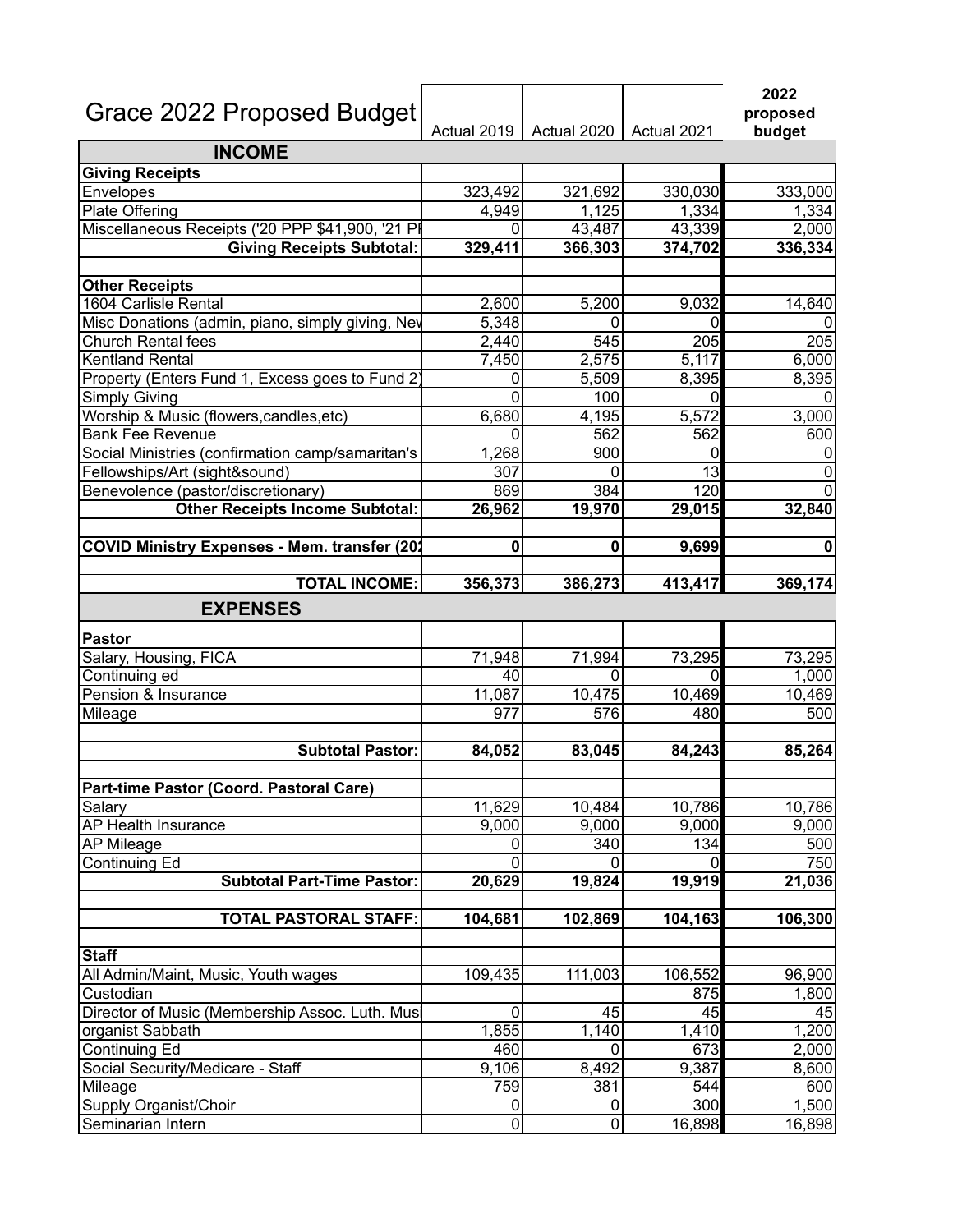| <b>TOTAL:</b>                                                  | 121,615             | 121,062          | 136,683             | 129,543             |
|----------------------------------------------------------------|---------------------|------------------|---------------------|---------------------|
|                                                                |                     |                  |                     |                     |
| <b>Office</b>                                                  |                     |                  |                     |                     |
| <b>Supplies</b>                                                | $\overline{11,246}$ | 7,314            | 4,462               | 5,000               |
| Copier/Digital Supplies                                        | 7,864               | 6,803            | 4,400               | $\overline{5,000}$  |
| Postage - Office                                               | 1,738               | 3,147            | 2,673               | 2,800               |
| Office Equip Repair/ replace                                   | $\overline{75}$     | 318              | $\mathbf 0$         | 200                 |
| Computer Software/Support                                      | 3,603               | 2,099            | 7,117               | 5,300               |
| Office Misc Expense(office furniture, clearances)              | $\overline{30}$     | $\Omega$         | 0                   | 0                   |
| <b>Payroll Service</b>                                         | 740                 | 740              | 785                 | 785                 |
| <b>TOTAL:</b>                                                  | 25,296              | 20,421           | 19,438              | 19,085              |
|                                                                |                     |                  |                     |                     |
| <b>Maint, Supplies, &amp; Utilities</b><br>Janitorial Supplies | 1,971               | 1,737            | 2,156               | 2,200               |
| Fuel Oil (Office complex)                                      | 1,641               | 654              | 1,433               | 1,600               |
| Electric-church                                                | 13,222              | 6,777            | 9,288               | 9,400               |
| Telephone Dir Adv - Church                                     | 0                   | 1,996            | 1,912               | 1,925               |
| Joon/VoiceRing                                                 | 1,997               | $\mathbf 0$      | 0                   | $\Omega$            |
| Telephone-church                                               | 2,515               | 2,367            | 2,244               | 2,300               |
| Internet / Web Page Fees                                       | 2,867               | 2,702            | 2,631               | 2,750               |
| Water-church                                                   | 1,086               | 811              | 806                 | 850                 |
| Gas-church                                                     | 7,515               | 6,877            | 6,341               | 6,500               |
| Sewage-church                                                  | 1,491               | 1,679            | 1,642               | 1,642               |
| Trash-church                                                   | 496                 | 495              | 584                 | 584                 |
| Boiler & Ele Inspect/Repairs                                   | 180                 | $\mathbf 0$      | 0                   | 200                 |
| <b>TOTAL:</b>                                                  | 34,981              | 26,094           | 29,038              | 29,951              |
|                                                                |                     |                  |                     |                     |
| <b>General Accounts</b>                                        |                     |                  |                     |                     |
| Fellowship/Coffee Hours/Intergenerational                      | 1,991               | 616              | $\mathbf 0$         | 0                   |
| Church Expense (MISC)                                          | 2,214               | 892              | 1,423               | 1,450               |
| <b>Synod Convention</b>                                        | 720                 | $\mathbf 0$      | 350                 | 350                 |
| Council                                                        | 41                  | 45               | 721                 | $\mathbf 0$         |
| <b>Bank Fees</b>                                               | 1,478               | 1,139            | 3,958               | 2,000               |
| Van Expense                                                    | 2,220               | 1,645            | 925                 | 925                 |
| <b>TOTAL:</b>                                                  | 11,124              | 4,336            | 7,376               | 4,725               |
| <b>Building Accounts</b>                                       |                     |                  |                     |                     |
| Insurance                                                      | 14,793              | 17,248           | 17,028              | 17,028              |
| Real Estate TaxLight Tax                                       | 207                 | 207              | 207                 | 207                 |
| <b>Fire Permit</b>                                             | 125                 | 135              | 135                 | 135                 |
| <b>TOTAL:</b>                                                  | 15, 125             | 17,590           | 17,370              | 17,370              |
|                                                                |                     |                  |                     |                     |
| <b>Service/Lease Contracts</b>                                 |                     |                  |                     |                     |
| Elevator (maint & inspection)                                  | 1,504               | 1,839            | 1,604               | 1,604               |
| <b>Folding Machine</b>                                         | 362                 | 0                | $\mathbf{0}$        |                     |
| <b>Termite/Pest Extermination</b>                              | 786                 | 225              | 1,045               | 963                 |
| <b>Fire/Security System</b>                                    | 4,743               | 4,440            | 4,828               | 4,440               |
| <b>Emergency Generator</b>                                     | 90                  | 0                | 0                   |                     |
| Heat/Air Contract                                              | 0                   | 1,080            | 0                   | 1,000               |
| <b>TOTAL:</b>                                                  | 7,485               | 7,584            | 7,478               | 8,007               |
|                                                                |                     |                  |                     |                     |
| <b>Rental Property: 1604 Carlisle</b>                          |                     |                  |                     |                     |
| 1604 Carlisle Insurance                                        | 276                 | 0<br>$\mathbf 0$ | 0<br>$\overline{0}$ | 0                   |
| 1604 Carlisle Taxes                                            | 3,164               | $\pmb{0}$        | $\overline{0}$      | 3,229               |
| 1604 Carlisle Electric                                         | 201<br>189          | $\overline{0}$   | $\overline{0}$      | 0<br>$\overline{0}$ |
| 1604 UGI Gas                                                   |                     |                  |                     |                     |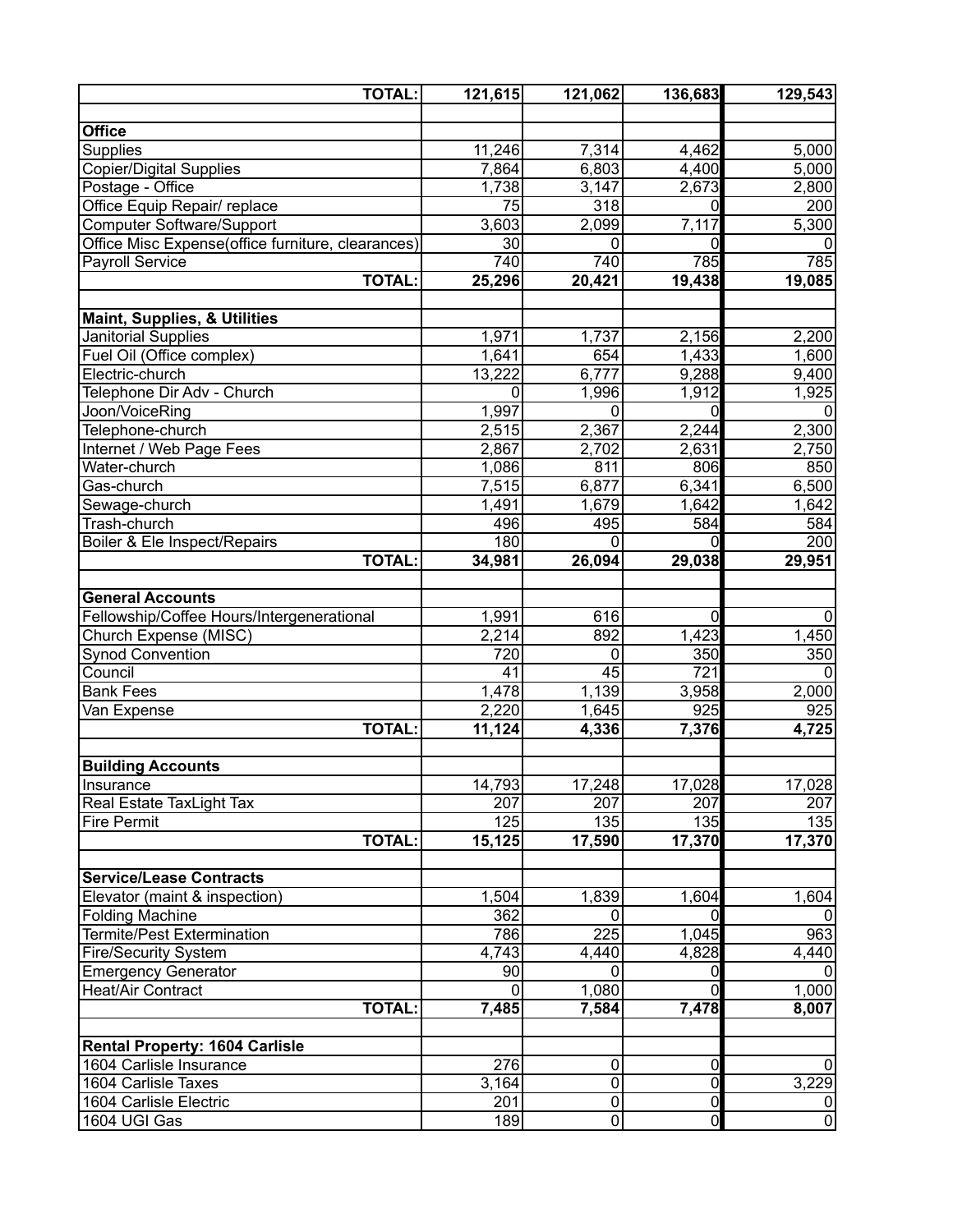| 1604 Sewer/Trash                                  | 559             | $\mathbf 0$      | $\overline{0}$ | 660              |
|---------------------------------------------------|-----------------|------------------|----------------|------------------|
| 1604 Water                                        | 88              | 0                | $\mathbf 0$    | 0                |
| 1604 Rental Company fee                           | 0               | $\overline{0}$   | $\overline{0}$ | $\mathbf 0$      |
| 1604 Miscellaneous                                | 1,124           | $\overline{0}$   | 5,808          | 400              |
| <b>TOTAL:</b>                                     | 5,601           | 4,117            | 5,808          | 4,289            |
|                                                   |                 |                  |                |                  |
| Kentland                                          |                 |                  |                |                  |
| Electric-Kentland                                 | 1,571           | 1,215            | 1,396          | 1,400            |
| Propane Gas-Kentland                              | 1,925           | 824              | 1,711          | 1,500            |
| Sewer-Kentland                                    | 723             | 789              | 707            | 707              |
| Maintenance - Equip-Kentland                      | 0               | 129              | 123            | 125              |
| Maintenance - Prop.-Kentland                      | 0               | 631              | 80             | 100              |
| Taxes-Kentland                                    | 2,945           | 3,028            | 3,118          | 3,118            |
| <b>Grass Cutting-Kentland</b>                     | 3,250           | 2,520            | 1,950          | 2,000            |
| Snow Removal-Kentland                             | 1,080           | 270              | 135            | $\overline{135}$ |
| Maint/ Cleaning-Kentland                          | 750             | $\overline{375}$ | $\overline{0}$ | $\mathbf{0}$     |
| <b>Security Deposits refunded</b>                 | 2,230           | 2,900            | 1,500          | 1,100            |
| Insurance - Kentland                              | 1,004           | $\Omega$         | $\Omega$       | $\Omega$         |
| <b>TOTAL:</b>                                     | 15,478          | 12,681           | 10,719         | 10,185           |
|                                                   |                 |                  |                |                  |
| <b>Property</b>                                   |                 |                  |                |                  |
| Maintenance - Repairs                             | 5,907           | 4,243            | 9,327          | 4,000            |
| Landscaping/Lawn Mowing + Snow removal            | 5,853           | 2,960            | 5,121          | 4,000            |
| <b>TOTAL:</b>                                     | 11,760          | 7,203            | 14,448         | 8,000            |
|                                                   |                 |                  |                |                  |
| <b>Worship &amp; Music</b>                        |                 |                  |                |                  |
| <b>W&amp;M Projects/Supp</b>                      | 2,312           | 2,586            | 2,666          | 2,500            |
|                                                   |                 |                  |                |                  |
| Flowers                                           | 2,664           | 1,409            | 2,168          | 0                |
| <b>Bulletins (Lectionary)</b>                     | 94              | 519              | 519            | 519              |
| Liturgical Supplies (Candles)                     | 2,101           | 370              | 688            | 750              |
| Choir/Bell Music                                  | 1,568           | 1,283            | 676            | 700              |
| Dry Clean - Gowns                                 | $\overline{33}$ | 0                | $\mathbf 0$    | $\mathbf 0$      |
| <b>Music Permissions</b>                          | 818             | 1,266            | 492            | 600              |
| Piano Tuning                                      | 780             | 495              | 500            | 500              |
| Handbell Mnt & Supp.                              | 695             | 280              | $\overline{0}$ | 300              |
| <b>Connect Service</b>                            | $-19$           | 0                | $\overline{0}$ | 0                |
| <b>TOTAL:</b>                                     | 11,046          | 8,208            | 7,709          | 5,869            |
|                                                   |                 |                  |                |                  |
| <b>Christian Education</b>                        |                 |                  |                |                  |
| Sunday School (supplies)                          | 3,227           | 2,617            | 2,063          | 1,500            |
| Post High Youth                                   | 218             | 0                | 0              |                  |
| <b>Baptismal Items</b>                            |                 | $\Omega$         | 80             | 80               |
| <b>Adult Education</b>                            | 267             | 527              | 999            | 625              |
| <b>TOTAL:</b>                                     | 3,712           | 3,145            | 3,142          | 2,205            |
|                                                   |                 |                  |                |                  |
| <b>Youth Ministry Events</b>                      | 6,472           | 6,500            | 6,500          | 6,500            |
|                                                   |                 |                  |                |                  |
| Fellowship & Arts: Fall, Santa, Easter, Movie nig | 1,842           | 988              | 1,305          | 1,500            |
|                                                   |                 |                  |                |                  |
| <b>Stewardship: Project Supplies (envelopes)</b>  | 2,483           | $\mathbf 0$      | $\mathbf 0$    | 0                |
|                                                   |                 |                  |                |                  |
| Social Ministry: Projects/Supplies (Samaritan's   | 1,188           | 875              | 25             | $\pmb{0}$        |
|                                                   |                 |                  |                |                  |
| Evangelism                                        |                 |                  |                |                  |